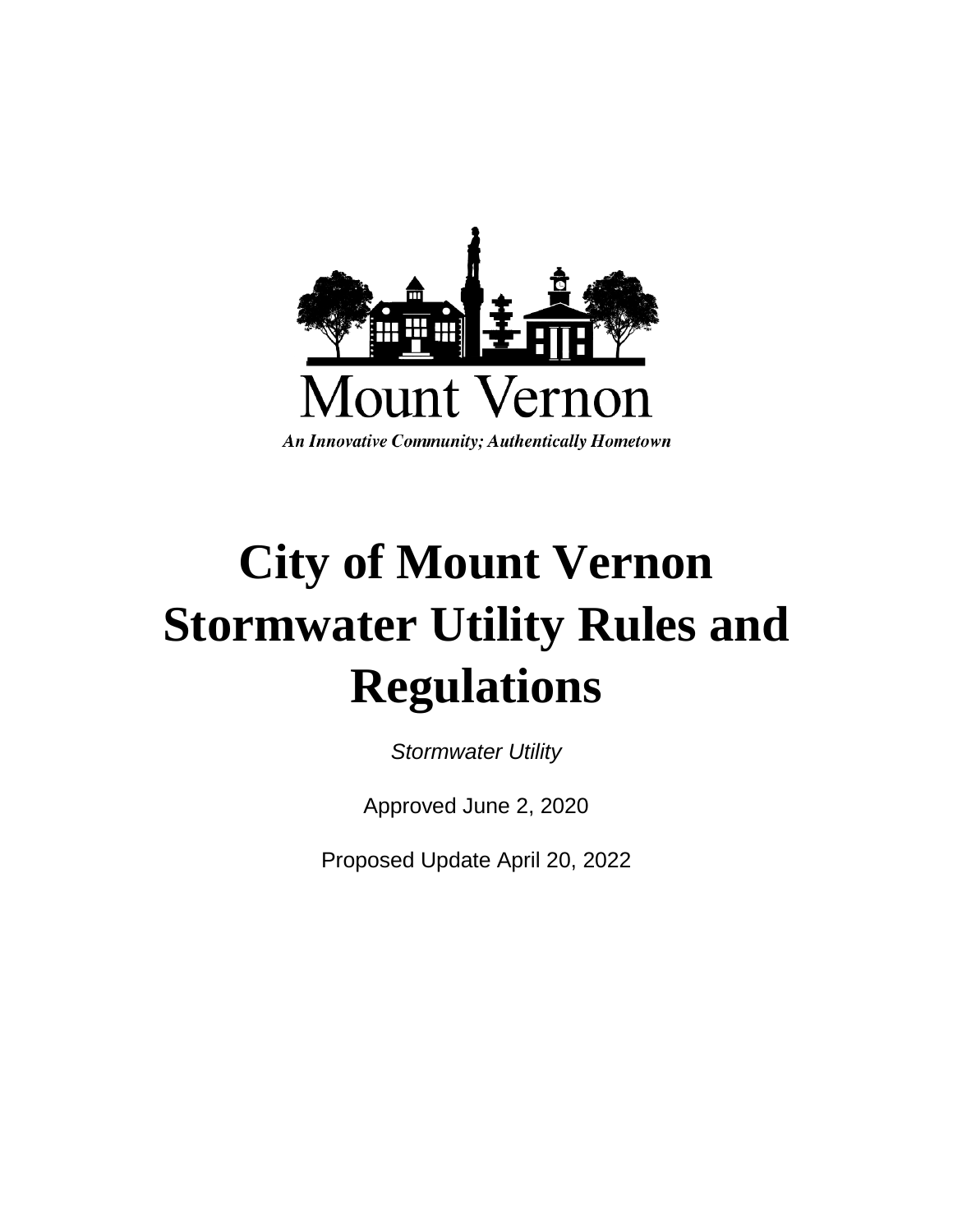## **Table of Contents**

|    | Introduction<br>3                                                                       |                                                                                                                      |                |
|----|-----------------------------------------------------------------------------------------|----------------------------------------------------------------------------------------------------------------------|----------------|
| 1. | <b>Definitions</b>                                                                      |                                                                                                                      | $\overline{4}$ |
| 2. | <b>Stormwater Utility and Private SMF Utility</b> Service Charges and Billing Practices |                                                                                                                      | 5              |
|    | 2.1                                                                                     | General                                                                                                              | 5              |
|    | $2.2\,$                                                                                 | Owner's Rights and Responsibilities                                                                                  | 5              |
|    | 2.3                                                                                     | Service Charge Updates                                                                                               | 6              |
|    | 2.4                                                                                     | <b>Billing Methodology</b>                                                                                           | 7              |
| 3. | <b>Stormwater</b> Engineering and Construction Practices                                |                                                                                                                      | $\overline{7}$ |
|    | 3.1                                                                                     | General                                                                                                              | $\overline{7}$ |
|    | 3.2                                                                                     | Private Stormwater Facilities Draining to the Public Drainage System                                                 | $\overline{7}$ |
|    | 3.3                                                                                     | Extension of City's Storm System                                                                                     | 8              |
| 4. | <b>Stormwater Utility and Private SMF Utility Credits and Adjustments</b>               |                                                                                                                      | 8              |
|    | 4.1                                                                                     | General                                                                                                              | 8              |
|    | 4.2                                                                                     | Stormwater Control Measure Credit for Non-Residential Stormwater Utility and Private SMF<br><b>Utility Customers</b> | 9              |
|    | 4.3                                                                                     | Adjustments for Residential Stormwater Utility and Private SMF Utility Customers                                     | 10             |
|    | 4.4                                                                                     | Adjustments for Non-Residential Stormwater Utility and Private SMF Utility Customers                                 | 10             |
| 5. | <b>Stormwater Utility Appeals</b><br>11                                                 |                                                                                                                      |                |
| 6. | 11<br><b>Private Stormwater Management Facility Utility</b>                             |                                                                                                                      |                |
|    | 6.1                                                                                     | Acquisition of SMF into the SMF Sub Utility                                                                          | 11             |
|    | 6.2                                                                                     | <b>Actions Upon Transfer of SMF into the SMF Sub Utility</b>                                                         | 13             |
| 7. |                                                                                         | Delinguencies and Collection for the Stormwater Utility and Private SMF Utility                                      | 13             |
| 8. | <b>Enforcement and Procedure</b>                                                        |                                                                                                                      |                |
|    |                                                                                         |                                                                                                                      |                |

### **List of Appendices**

Appendix A: Credit and Adjustment Application Forms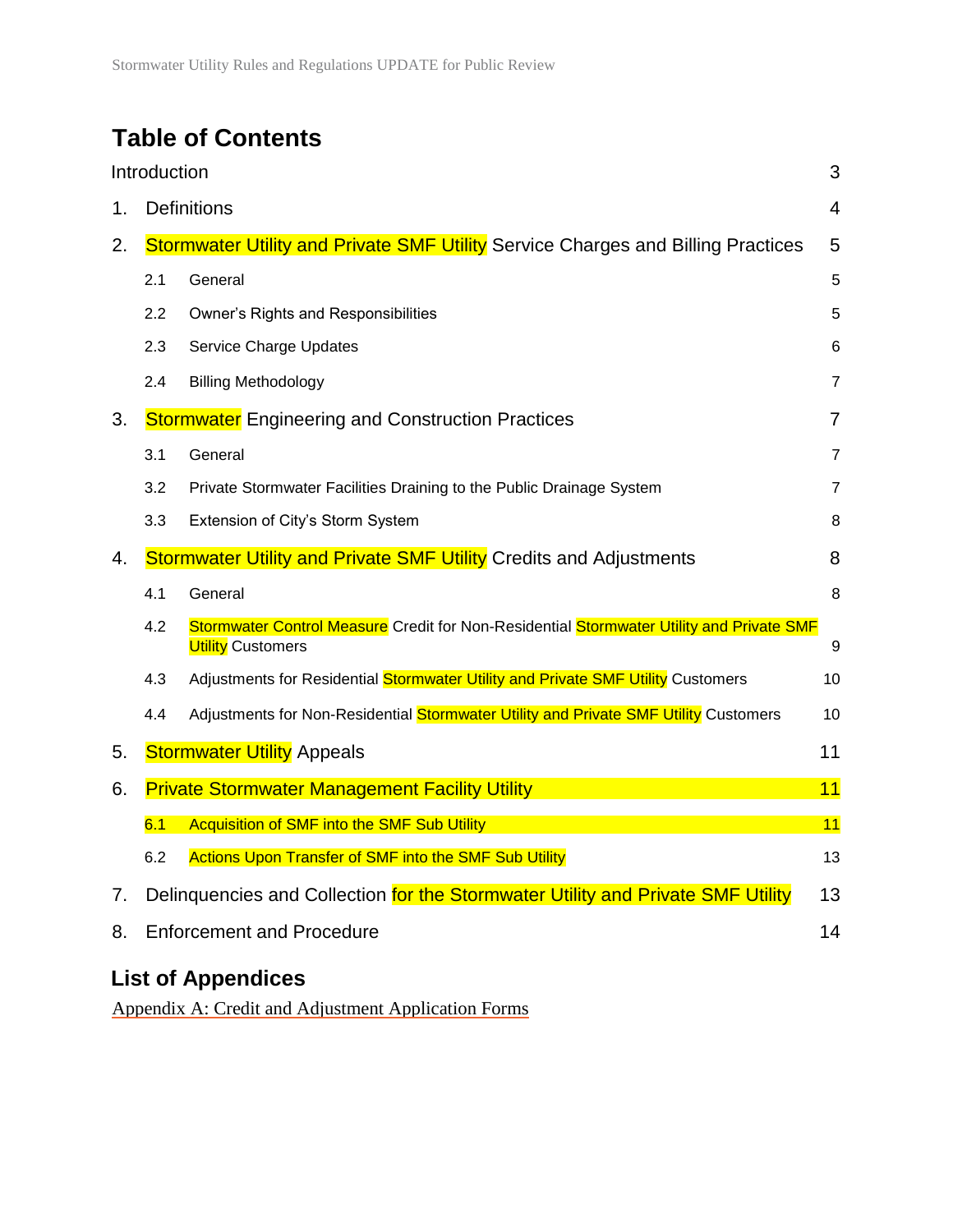#### **Introduction**

*In accordance with Chapter 920 of the Codified Ordinances of the City of Mount Vernon, the Utility Commission has established the following Rules and Regulations to provide for the implementation of the provisions of Chapter 920 of the Codified Ordinances, the safe and efficient capture and conveyance of stormwater runoff through the management and operation of the City's Stormwater Utility and construction and maintenance of the City's stormwater system and the regulation, assessment, collection and crediting of rates and charges for stormwater service.*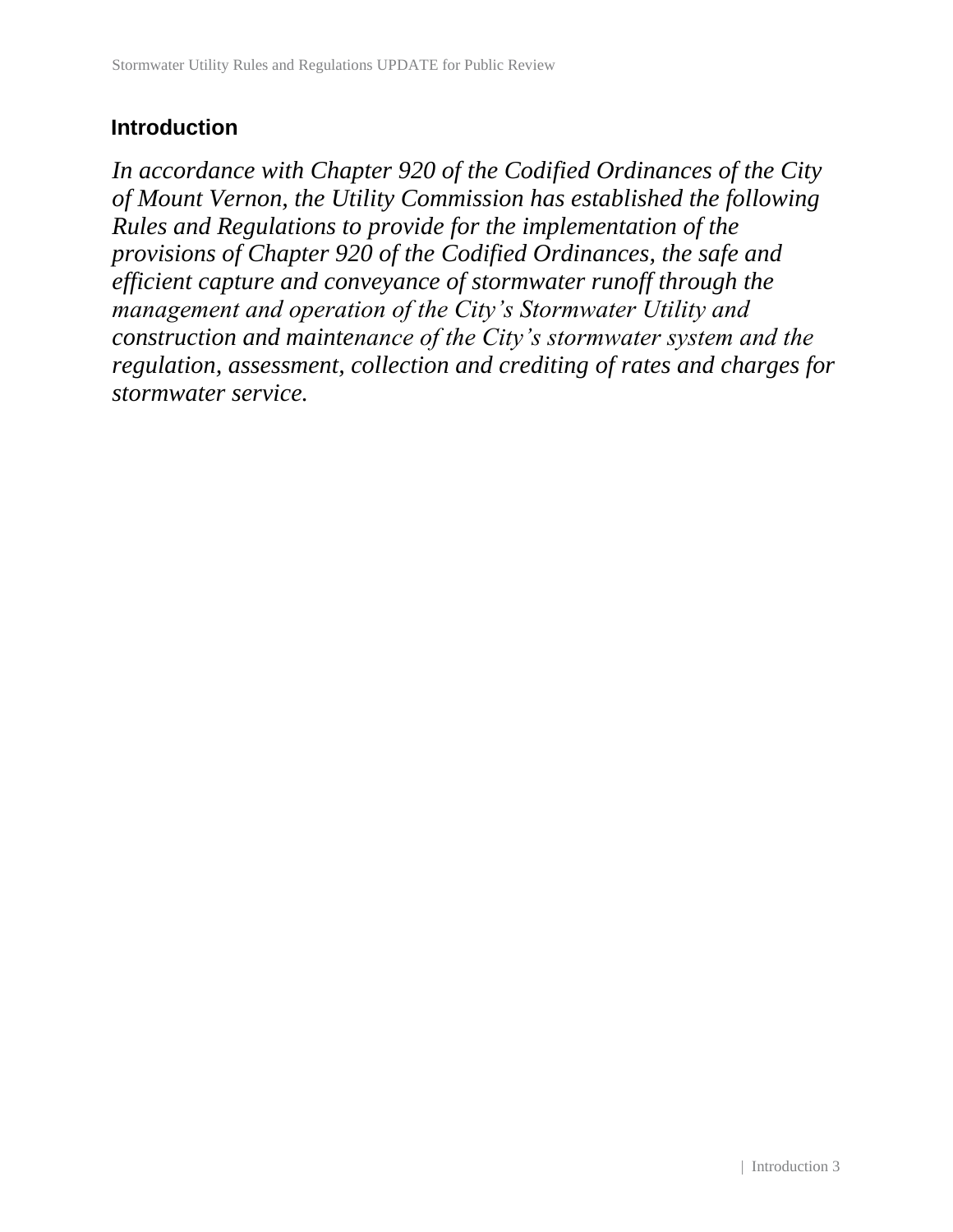#### **1. Definitions**

Definitions not included in Section 920 of the Codified Ordinances that are used in these Rules and Regulations are defined in this section.

"Shall" is always mandatory and is not discretionary; "may" is permissive; "should" is permissive but indicates strong suggestion.

Acquisition, Operation, Maintenance and Repair (AOMR): All activities performed by the City to acquire, operate, maintain, repair, replace or improve an SMF including, without limitation, surveys, planning, design, engineering, construction, publication of notices, title searches, and legal work.

Benefitted Property: All real property wholly or partly located in the City from which stormwater flows directly or indirectly into a SMF.

City: The City of Mount Vernon, Ohio 43050.

Customer: The owner of a lot or parcel of residential or non-residential property shall be considered the customer for the purpose of assessing stormwater service charges, unless otherwise determined by agreement between the owner and third party such as a lease or contract to purchase, whereby third party accepts responsibility for payment of City Utilities.

Lot: A tract of land that has been assigned a parcel identification number by the Knox County Auditor's Office.

Operation, Maintenance and Repair (OMR): Activities performed to operate, maintain, repair, replace or improve an SMF including, without limitation, surveys, planning, design, engineering, and construction.

Rounding: Replaces a numerical value with a different number that is approximately equal to the original number. Rounding ERUs to the nearest whole number, or one's place, means that when the tenths place is 0, 1, 2, 3, or 4 then the ERU is rounded down to the nearest whole number. If the tenths place is 5, 6, 7, 8 or 9 then the ERU is rounded up to the nearest whole number.

Rules and Regulations: This document, which outlines additional information not contained in the City Ordinance, is used by the City to regulate stormwater management and the stormwater utility. The document is maintained by the City of Mount Vernon Utility Commission. Amendments to the document are open for public review a minimum of 21-days prior to acceptance by the Utility Commission by a majority vote.

Stormwater Management Facility (SMF): Any real property or easement on which is located a levee, wall, embankment, jetty, dike, dam, sluice, revetment, reservoir, holding basin, control gate, breakwater, wetland, or other structure for the control of stormwater; or property, easement or right-of-way that is necessary for access to or operation, maintenance, repair, replacement or improvement of an SMF.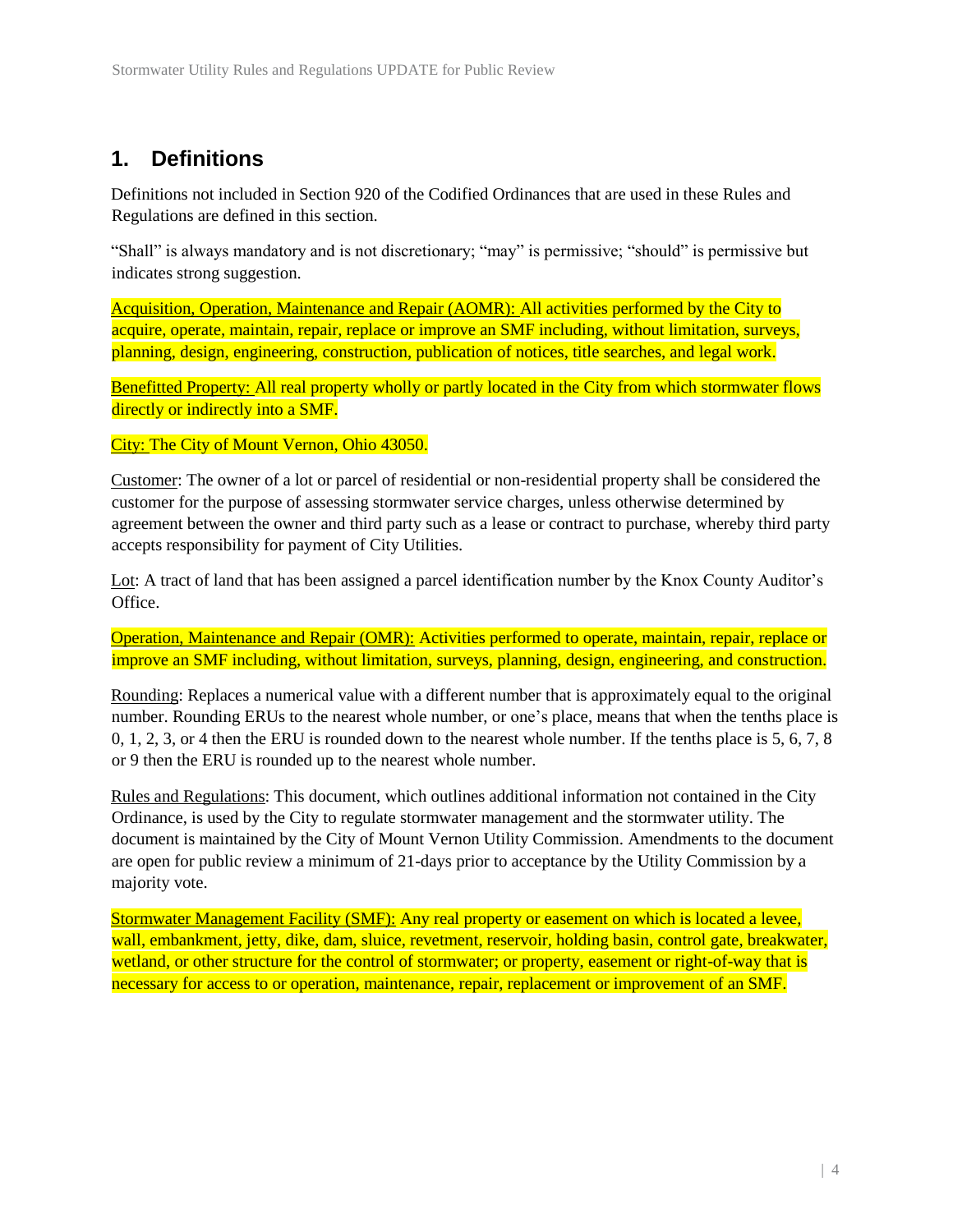#### **2.Stormwater Utility and Private SMF Utility Service Charges and Billing Practices**

#### **2.1 General**

Current residential and non-residential parcels with impervious area within the City of Mount Vernon will be assessed a stormwater utility service charge as of July 1, 2020. The service charge is based on the usage of the stormwater system by the property which is based on the impervious surface area generating stormwater runoff.

The stormwater utility service charges, and private SMF utility service charges, shall be billed monthly unless there is a need for additional or prorated billing to reflect any customer changes or initial customer billing. Stormwater utility service charges, and private SMF utility service charges, shall be billed along with the water and sewerage charges and shall be payable on the same date to the Division of Water and Wastewater. Customers without water and sewer service will receive separate stormwater service(s) billings if their property has impervious area,  $\frac{\text{and/or is a part of the private SMF utility}}{\text{with } \text{to the circuit}}$ , within the City of Mount Vernon limits. Bills will be sent at the first of each month, with payment required by the  $15<sup>th</sup>$  of each month. All bills for stormwater service( $s$ ) not paid by the due date shall be considered delinquent.

If a bill for stormwater service(s) remains unpaid for a 30-day period, the balance due will be added to the next monthly billing. Notice shall be provided with the second bill that if all bills are left unpaid, current delinquent and additional service charges shall be applied to the bill. If the charge is not paid, it shall be certified to the Auditor of Knox County, who shall place that amount on the tax duplicates of the County, with interest and penalties allowed by the law and the balance will be collected by the Auditor of Knox County.

For new construction or redevelopment, stormwater utility service charges shall commence following construction plan review approval. Information regarding the construction of impervious area is requested in the plan review process. This impervious area data and ERUs will be input into the City's GIS database on an annual basis, prior to July 1 of each year. Thus, the first bill for new stormwater utility service associated with new or redevelopment would be issued within a year following completion of property improvements identified by construction stormwater inspections. Charges for maintenance or other work performed by the City of Mount Vernon Stormwater Utility on behalf of a customer shall be reimbursed at the time the work is completed and shall be included on the customer's next utility bill. Installment payments must be arranged through the Utility Commission.

For new construction or redevelopment areas whose stormwater management facility(s) are acquired into the private SMF utility, private SMF utility service charges shall commence for benefitted property(s) following the completion of the acquisition process as detailed in section 6.

Stormwater utility service charges, and private SMF utility service charges, may be adjusted and/or credits applied for to modify the amount due per property as detailed in Section 4.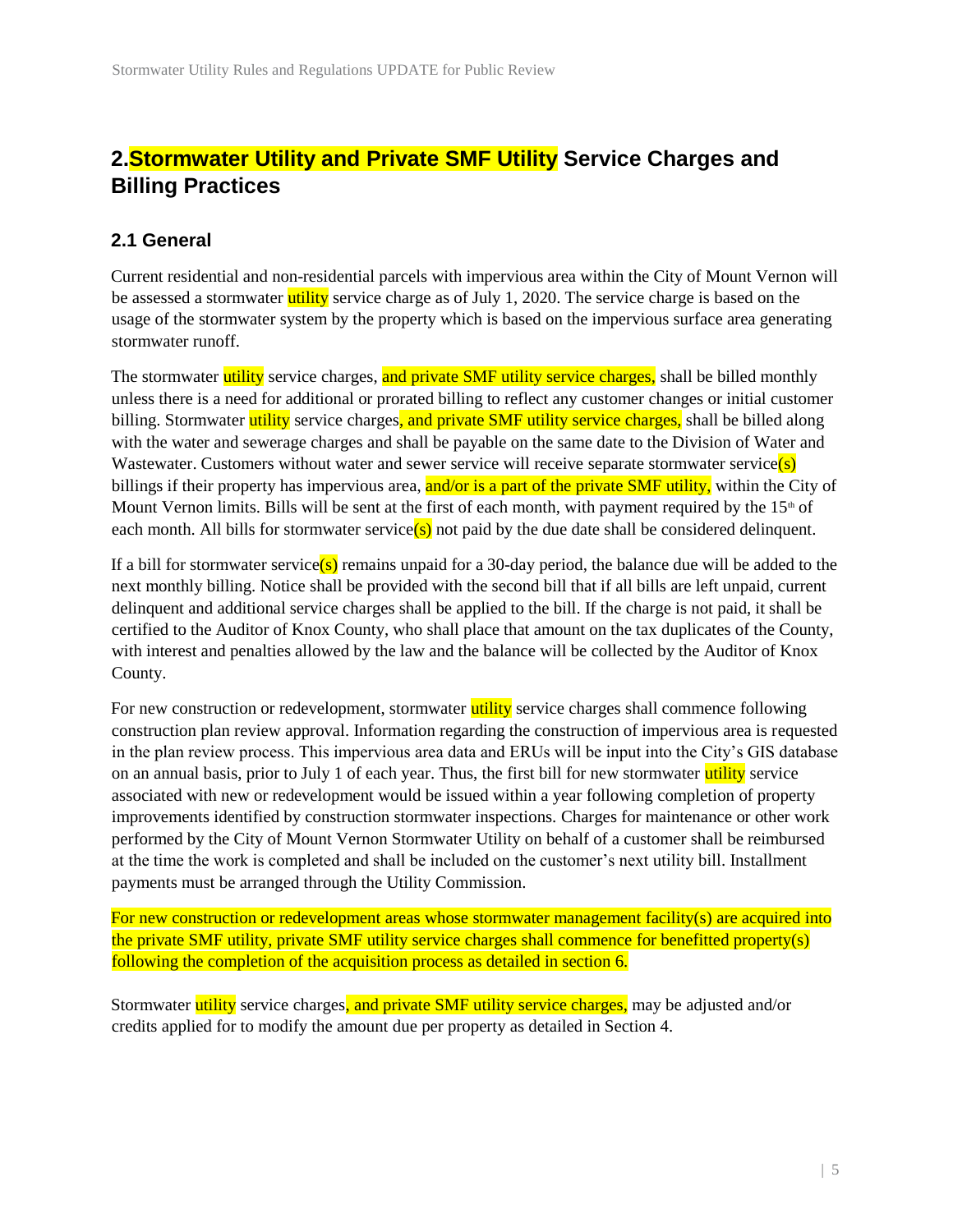#### **2.2 Owner's Rights and Responsibilities**

Notwithstanding billings to, and assumption of responsibility by any other person, charges for stormwater service(s) shall remain the ultimate responsibility of the customer billed, who shall hold the Utility harmless from any loss occasioned by the delinquency of the person billed, including all penalties, recording fees, attorney's fees, interest and court costs, if any.

The owner of the parcel/lot shall, upon request to the Utility Commission, have the right to examine the Utility's records of billing and collection for the owner's property to ascertain whether such charges have been timely paid and the amount thereof.

Nothing herein contained shall permit the owner, or any other person other than the customer being billed, to inspect, examine or otherwise obtain confidential information including the income, employment, finances, or other personal information of the customer.

For properties with inactive utility accounts, where no water or sewer charges have been generated for 60 days or more, the stormwater service(s) charge(s) shall revert to the owner. For billing purposes, a stormwater only account will remain in place for the property, payable by the owner of the property.

Stormwater service(s) charges attach to the property unless the customer is other than the property owner. However, if an owner sells or otherwise transfers premises billed for stormwater service $(s)$ , that owner will be held responsible for the payment of all bills rendered for stormwater service(s) until written notice of the transfer has been given to the Utility Commission, and the account may properly be transferred to another customer.

#### **2.3 Service Charge Updates**

City Council by resolution institutes the stormwater utility service charge and private SMF utility base rates to ensure adequate revenues to fund expenditures of stormwater management and to provide for operations, maintenance, and capital improvements of stormwater conveyance systems within the City through the stormwater utility and for the AOMR actions through the private SMF utility.

The City Engineer shall perform an analysis of **stormwater utility base** rates each even year, starting in 2022. The analysis shall compare revenue with expenditures and assess the adequacy of the billing rate. The Engineer shall present the analysis to City Council prior to any request for billing rate adjustment. The Engineer shall submit a proposal to City Council who may approve, modify and approve, or disapprove the proposed billing rate adjustment. It is intended that the rate will eventually fully fund the City's Stormwater Program.

The City Engineer shall perform an analysis of private SMF utility base rates each even year, starting in 2024. The analysis shall compare revenue with expenditures and assess the adequacy of the billing rate. The Engineer shall present the analysis to City Council prior to any request for billing rate adjustment. The Engineer shall submit a proposal to City Council who may approve, modify and approve, or disapprove the proposed billing rate adjustment. It is intended that the rate will eventually fully fund the City's private SMF utility.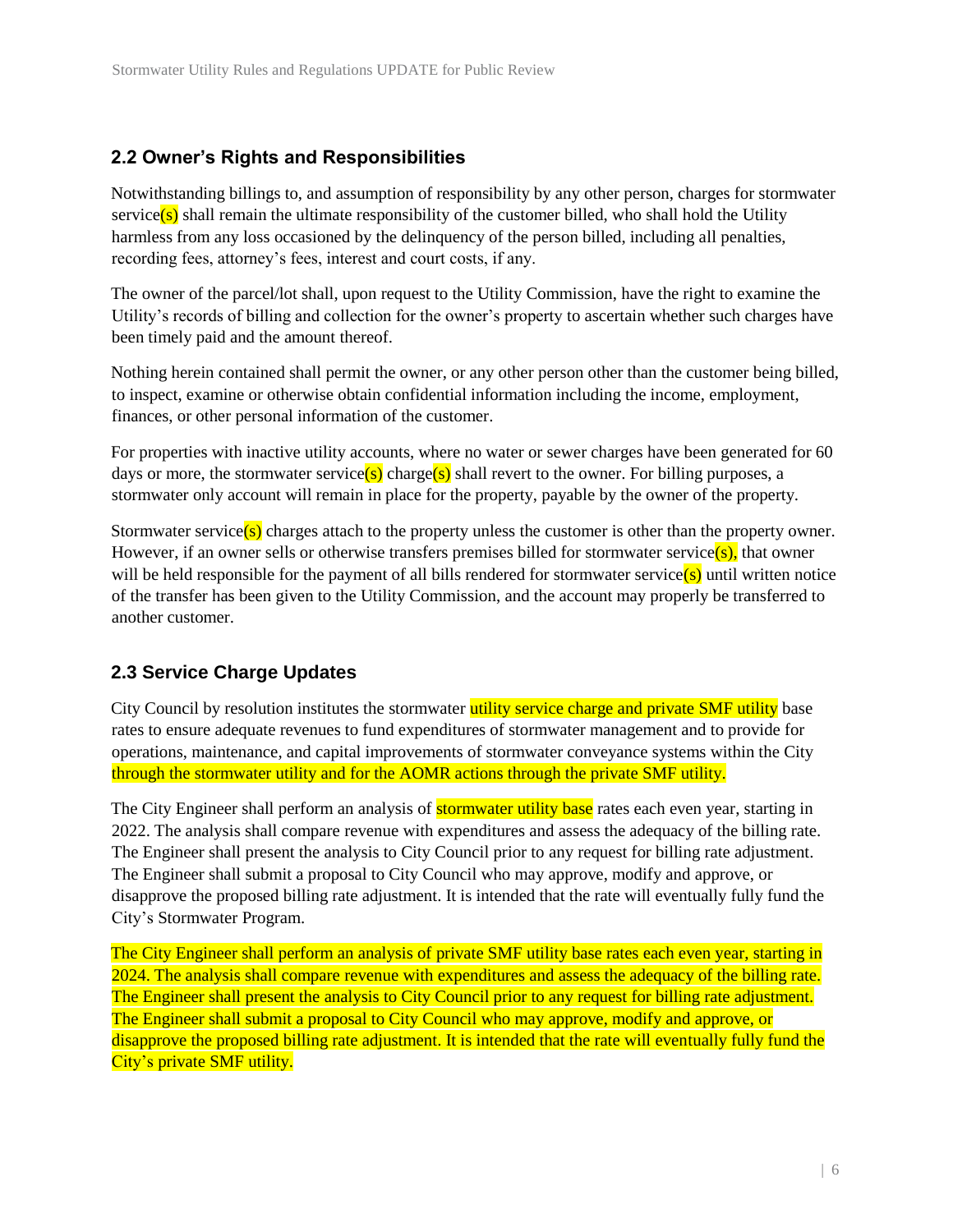#### **2.4 Billing Methodology**

The City Water and Wastewater billing department will collect the fees for the Stormwater Utility and the private SMF Utility, as it is already billing most property owners in the City. The actual procedures for collecting the monies is the same as for water and wastewater billing, and will be included on the same bill. Water and wastewater rates can be found in Chapters 913 and 919 of the Codified Ordinances of the City of Mount Vernon. Fees, credits and other policies can be found in the Rules and Regulations of the Water and Wastewater Department, Council under Chapter 919.08 of the Codified Ordinances of the City of Mount Vernon.

The amount to be billed for this Stormwater Utility is determined by City Council under Chapter 920.41 of the Codified Ordinances of the City of Mount Vernon.

The amount to be billed for this private SMF Utility is determined by City Council under Chapter 920 of the Codified Ordinances of the City of Mount Vernon.

#### **3.Stormwater Engineering and Construction Practices**

#### **3.1 General**

It shall be a violation of these Rules and Regulations to connect or outlet, either directly or indirectly, any discharge line or sewer carrying anything other than stormwater, surface runoff (including normal street or yard drainage), or groundwater to a storm sewer, ditch or conveyance structure. See Chapter 924 and 920 of Codified Ordinances of the City of Mount Vernon.

It shall be a violation of these Rules and Regulations to dump or dispose of trash, garbage, yard waste, household waste, industrial waste or debris in a stormwater sewer, ditch or conveyance structure.

All site development and redevelopment shall include adequate and proper stormwater drainage and erosion control provisions.

#### **3.2 Private Stormwater Facilities Draining to the Public Drainage System**

The City of Mount Vernon shall have no responsibility for the installation, maintenance and repair of private stormwater management facilities, stormwater control measures, or private drain systems. Except for when a stormwater management facility is appropriately acquired into the private SMF utility as detailed in section 6.

No newly constructed drain shall cross the property of another private owner unless such private owner has granted an easement for such private drain which is duly recorded in the office of the Knox County Recorder.

All costs and expenses incidental to the installation and connection of the private drain or private drainage system shall be borne by the owner. The owner shall indemnify the City for any loss or damage directly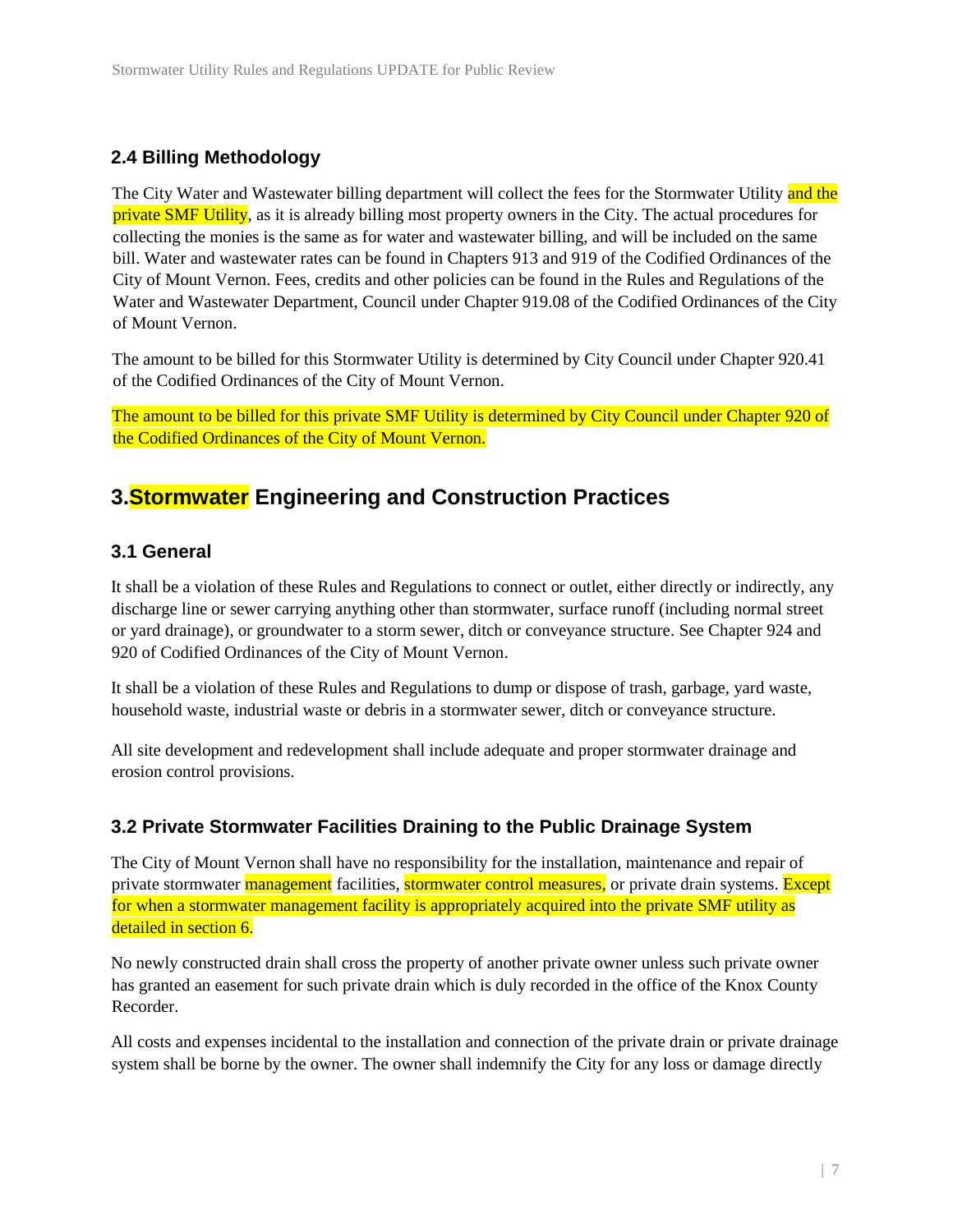or indirectly occasioned by the construction or installation of the private drain, including backwater damages from the public drainage system.

The connection or outlet of a private drain into the public drainage system shall conform to the City of Mount Vernon specifications and standards. Any deviation of the prescribed procedure or material must be approved by the City Engineer before installation.

No unauthorized person shall uncover, make any connection with or opening into, use, alter, or disturb any public sewer or appurtenance thereof without first obtaining a written permit from the City Engineer.

All excavations for construction or installation of drainage facilities shall be adequately guarded with barricades and lights so as to protect the public from hazard. Streets, sidewalks, parkways, and other public property disturbed in the course of the work shall be restored in accordance with the City of Mount Vernon specifications and standards.

All private construction and installation of stormwater drainage works shall include proper restoration and provisions for erosion and sediment control in accordance with City of Mount Vernon specifications and standards and in accordance with the Ohio Environmental Protection Agency.

No property owner shall change the stormwater runoff pattern of their property in such a way that neighboring properties or City property is adversely affected. Consideration and provisions must be made for drainage to and from neighboring properties when land use or development is altered.

#### **3.3 Extension of City's Storm System**

If adequate public drainage outfalls do not exist, the developer shall extend or cause to be extended adequate outfall drains. Plans for any such outfall drain extension must be approved by the City Engineer.

Review of the plans and inspection prior to and during construction by the City Engineer shall be at the expense of the developer.

#### **4.Stormwater Utility and Private SMF Utility Credits and Adjustments**

#### **4.1 General**

The City Engineer shall, at a minimum, one time per year, based upon development plans for new additions, new developments, or demolition, revise and adjust impervious area and ERUs as appropriate. The City Engineer shall complete the necessary calculations and billing adjustments prior to July 1 each year.

Customers of the stormwater utility and private SMF utility, seeking credits or adjustments must file an application on the appropriate forms and be accompanied by the appropriate application fee. No credits will be available for the first year of the storm utility, from July 1, 2020 to June 30, 2021. Adjustments can be made at any time.

Billing adjustments based on updated impervious area measurements will be reviewed and approved by the Mount Vernon Utilities Commission. Adjustments shall be applied retroactively to the date of the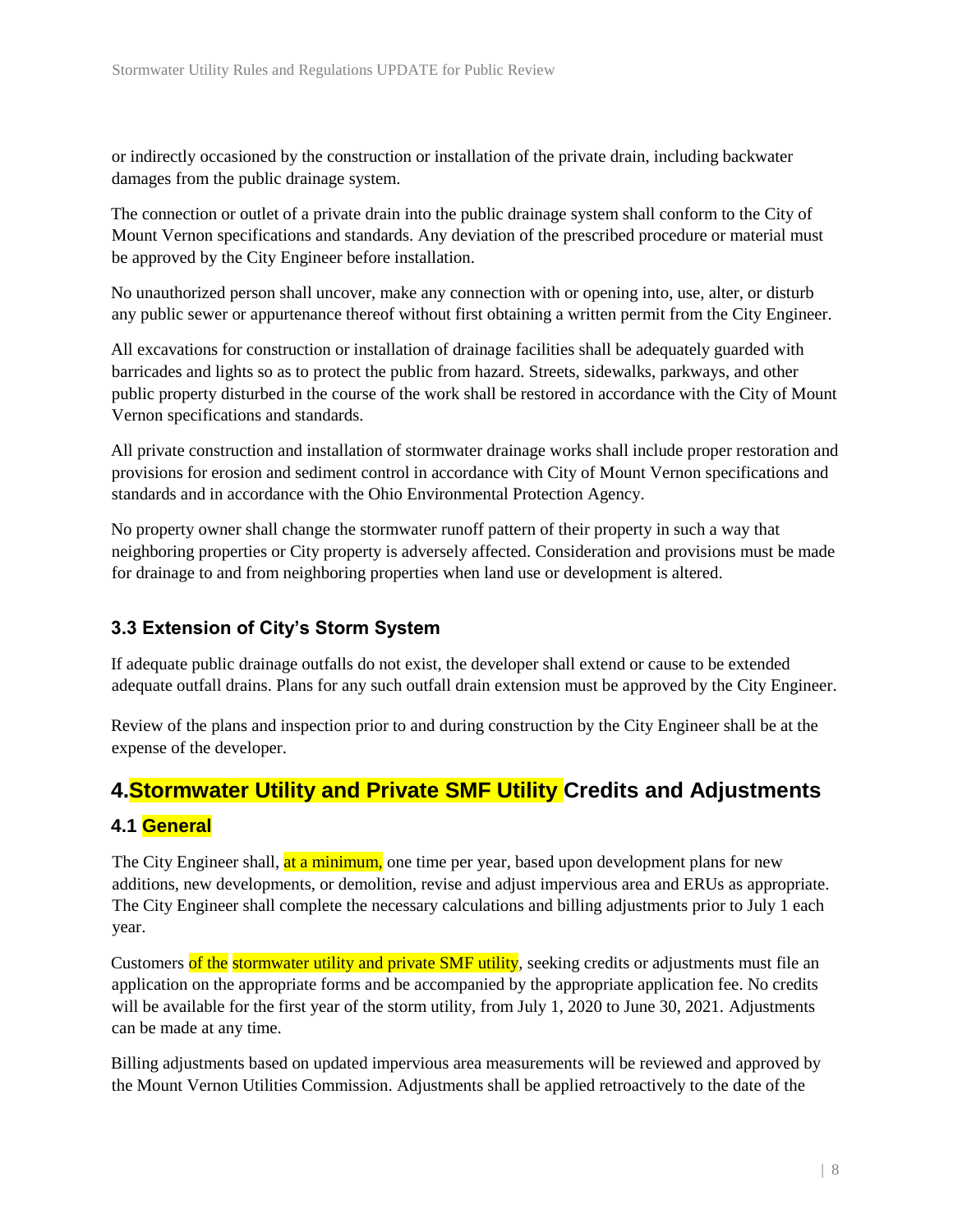customer's initial written inquiry. Adjustments may be made by crediting the customer's utility account until overpayment has been fully repaid or by refund as approved by the Utilities Commission.

Where impervious area, and thus ERU, and credit adjustments are requested, the ERU determination must be completed prior to billing adjustments.

#### **4.2 Stormwater Control Measure Credit for Non-Residential Stormwater Utility and Private SMF Utility Customers**

Stormwater control measure credits are available for non-residential customers on a case by case basis as defined in Section 920.47. Appendix A contains the application for the customers.

No credits are available for a parcel that is not current on all utility bills.

Stormwater control measure credits may be granted for facilities that reduce the quantity of stormwater runoff and/or improve stormwater quality through detention. Facilities with a stormwater control measure(s) designed to meet City design standards may apply for this credit. The minimum credit of 20% will be granted provided the facility meets the design standard as documented in as-built documents, signed and sealed by a Professional Engineer registered in the State of Ohio. There is a one-time nonrefundable application fee of \$250.00 for the first **stormwater control measure or facility** on a site. An additional charge of \$100.00 is required for each additional measure or facility on the same property.

Facilities which provide extended detention, beyond that required in the City's Stormwater Ordinance, may receive greater than 20% credit, not to exceed a maximum of 50%, based on the calculated percent reduction as specified on the application in Appendix A.

The City Engineer shall review the Credit Application and all of the required submitted materials including engineering calculations, as-built drawings and the operation and maintenance plan. Documents provided to the City Engineer must be signed and stamped by a Professional Engineer registered in the State of Ohio.

If there is not sufficient information the City Engineer shall request up to two times for additional information. If sufficient information is not provided upon the third submission the credit will be denied and the application fee will be surrendered.

The City Engineer shall determine the appropriate credit available to the non-residential customer following review of the submitted information. Disputes on the credit offered by the City Engineer will be discussed at a Utility Commission meeting.

In order to maintain credits, reapplication is required biennially (every two years) to ensure that operation and maintenance of the **stormwater control measure(s)** is ongoing, and that the facility is functioning within design parameters.

The City Engineer reserves the right to inspect all **Stormwater control measures and** storm drainage control facilities and ascertain whether they are operating properly. If a system, due to improper maintenance or any other reason, fails to manage stormwater in an effective manner, the City Engineer shall issue an order to complete the repairs to the measure and/or the facility within 60 days.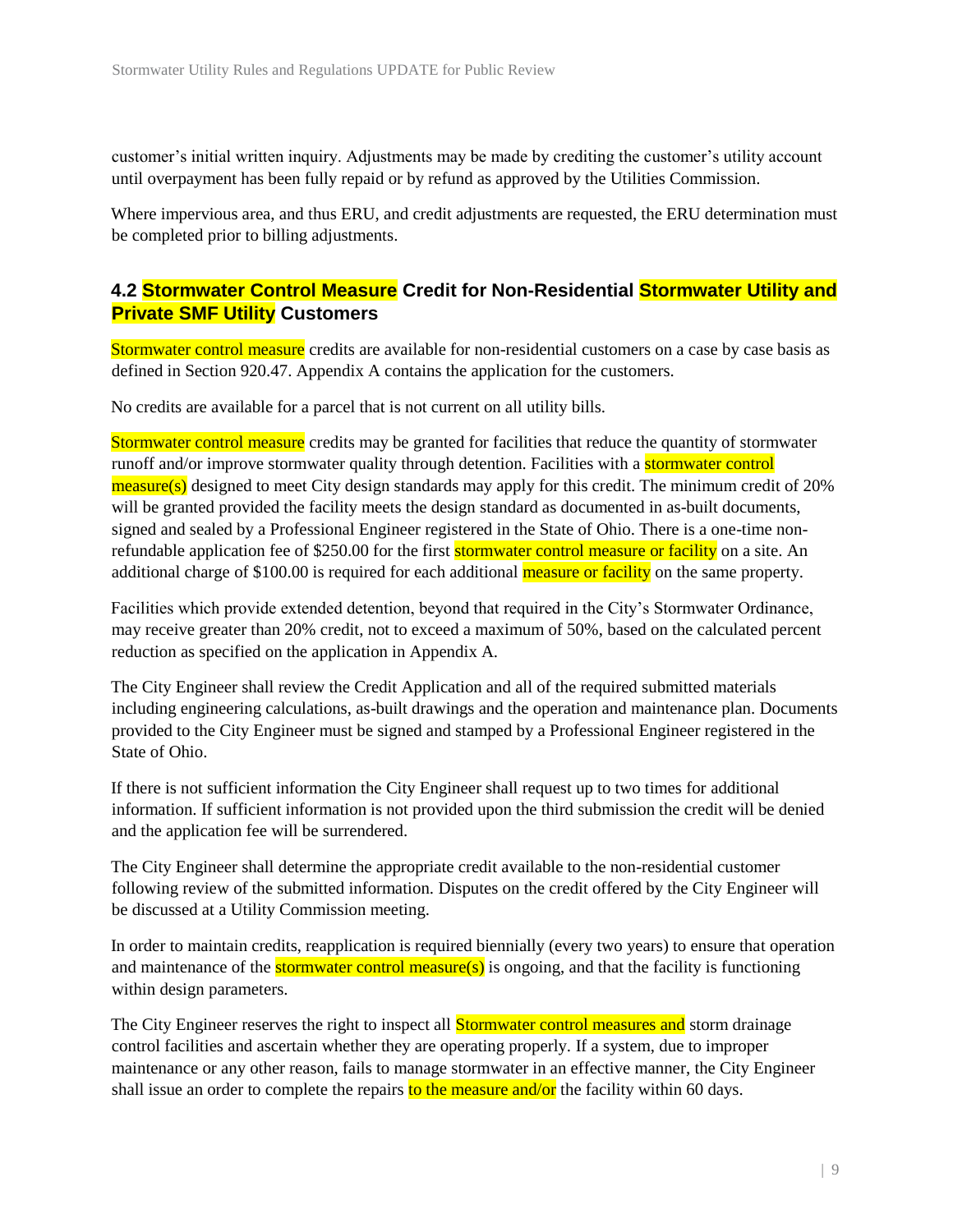If such repairs are not completed in a timely manner the City Engineer may issue an order eliminating or reducing credits.

#### **4.3 Adjustments for Residential Stormwater Utility and Private SMF Utility Customers**

Residential **stormwater utility and private SMF utility** customers all receive a bill for one Equivalent Residential Unit (ERU). If a customer receives a bill for a residential lot where no impervious area is present (there is no development on the parcel), then the customer can apply for an adjustment of the monthly billing rate. Appendix A contains the application for residential customers. No more than one application can be requested per address per year.

The City Engineer shall review the Adjustment Request **Application** and, if needed, perform a visit to the parcel to ensure that no impervious area is present on the parcel. Starting January 1, 2022, a fee of \$25.00 may be assessed if it is found that an improvement is removed without the proper demolition permit or it is found that the Adjustment is not warranted.

The City Engineer shall determine whether an adjustment shall be granted. Disputes on any adjustment decision by the City Engineer shall be reviewed by the Utility Commission.

Reapplication is not required to maintain the adjusted rate.

Development or adding impervious area on the parcel shall negate any adjustment. The issuance of any zoning permit or other action which increases the impervious area shall be cause for an adjustment of the stormwater service charges. The property owner or customer shall have the obligation of informing the City Engineer of any such changes.

#### **4.4 Adjustments for Non-Residential Stormwater Utility and Private SMF Utility Customers**

Non-residential **stormwater utility and private SMF utility** customers receive a bill based on the amount of impervious area on their parcel. The impervious area is divided by the square footage per ERU, which was determined to be 2,900 square feet.

This provides the City with the number of ERUs that each non-residential customer must contribute as their stormwater service(s) charge(s).

Changes in the impervious area on a parcel can increase or decrease the total charges to the parcel. The issuance of any zoning permit or other action which increases the impervious area shall be cause for an increase in the number of ERUs which results in an increased stormwater service(s) charge(s). Removal of impervious area through demolition and restoration to natural pervious ground cover shall be cause for a decrease of the stormwater service(s) charge(s). The property owner or customer shall have the obligation of informing the City Engineer of any such changes.

The City Engineer shall determine whether an adjustment shall be granted. Disputes on any adjustment decision by the City Engineer shall be reviewed by the Utility Commission.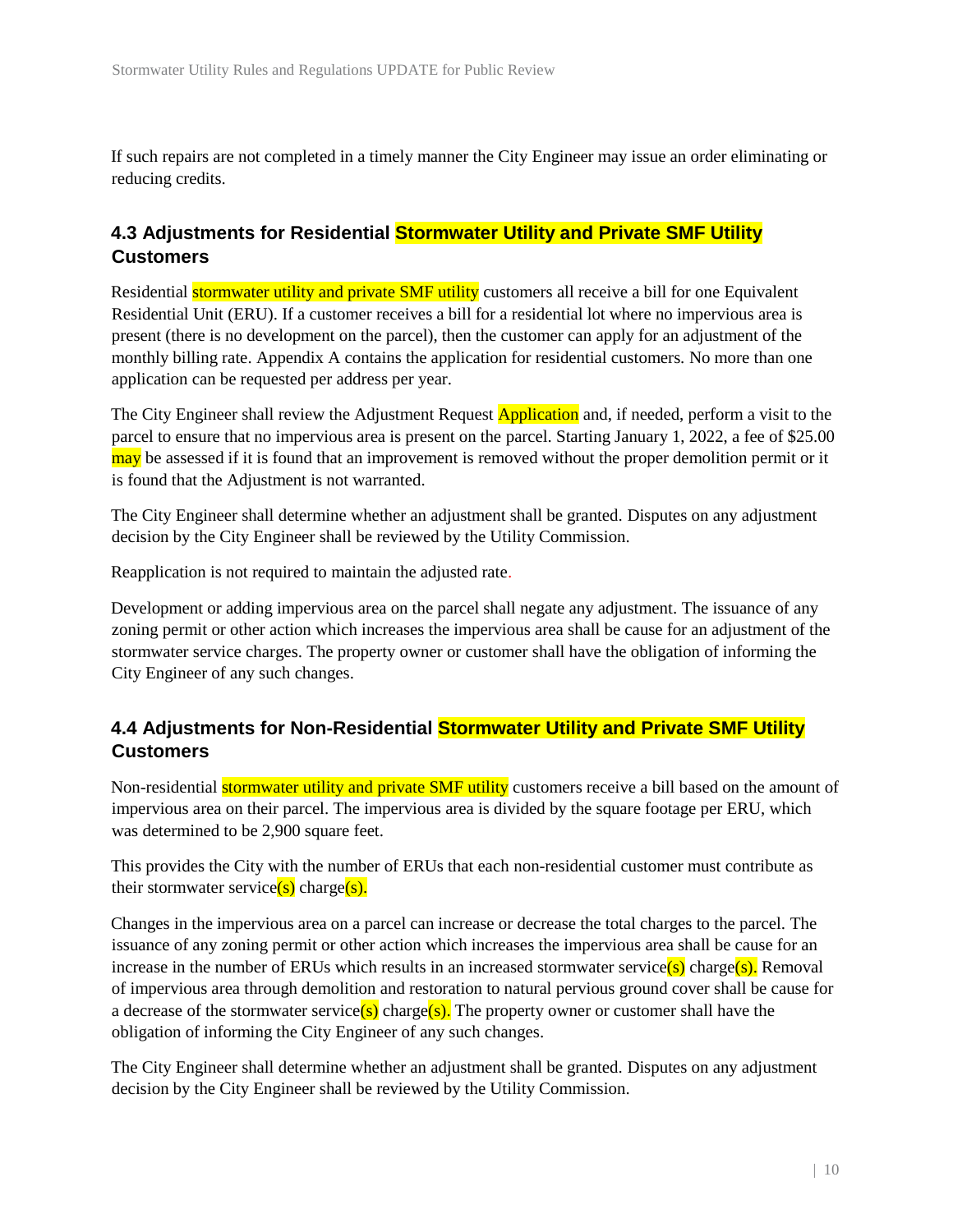Reapplication is not required to maintain the adjusted rate.

Appendix A contains the application for the non-residential customers. No more than one application can be requested per address per year.

#### **5.Stormwater Utility and Privates SMF Utility Appeals**

The appeal process will be used for appeals by customers of the fee they are being charged, not to contest the rate structure or the existence of the fee itself.

Stormwater utility and/or private SMF utility customers may only appeal on the basis of their belief that City staff applied the fee determination methodology incorrectly to their individual property.

Appeals may be filed with the City Engineer, using the Stormwater Utility Customer Appeal Form (Appendix A). There is a \$250 application fee to begin the appeal. Only one appeal can be made per year per mailing address.

The City Engineer or a designee will review all appeals and render a decision. Adjustments or credits that would change a customer bill by greater than \$500 per month must be approved by the Utility Commission.

The decisions of the City Engineer can be appealed to the Utility Commission.

The Utility Commission will review the appeal and will have 60 days to perform the review and shall render a written determination. The opinion shall be forwarded to the user by first class mail.

If the appeal is denied the customer may appeal to the Knox County Court of Common Pleas.

#### **6.Private Stormwater Management Facility Utility**

#### **6.1 Acquisition of SMF into the Private SMF Utility**

The City may, at their discretion, acquire a SMF where:

- 1. The owner(s) of property where a SMF is located request the City take title to or an easement in such property
- 2. At least 50% of the owners of a SMF, or 50% of the members of a subdivision served by an SMF, request the City take title to or an easement in such property
- 3. The owner(s) of an SMF have violated an order from the City to properly operate and maintain an SMF, and such non-compliance has continued for more than one year after the issuance of the order or, in the judgment of the City Engineer, the non-compliance is causing or threatening to cause a significant adverse impact to one or more downstream properties or safety.

The persons identified in above points 1-3 may file an application with the City Engineer requesting the City take title or an easement to an SMF and thereafter provide OMR. An application shall be signed under oath by the persons identified  $\frac{1}{2}$  and  $\frac{1}{3}$  and contain: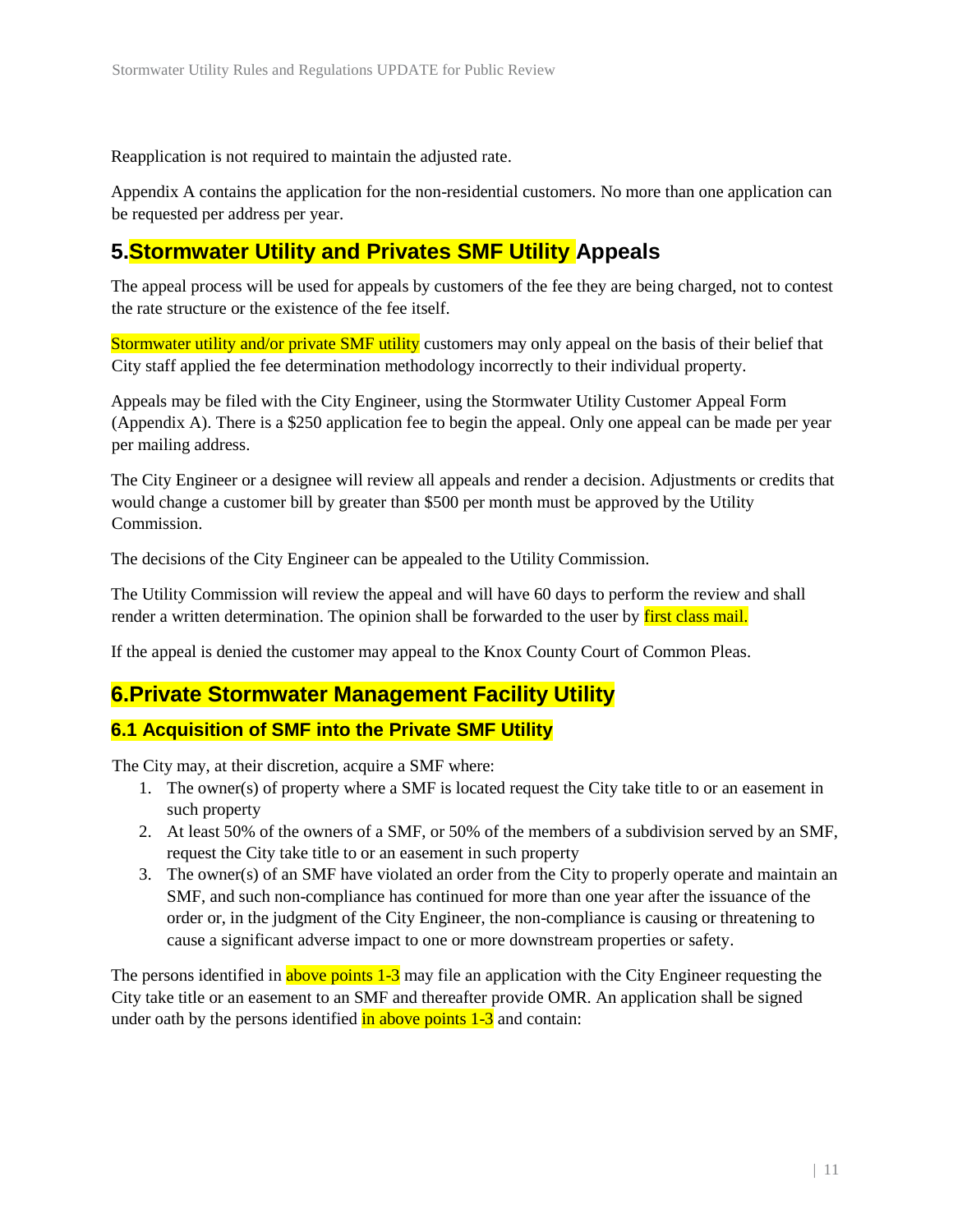- 1. Copies of deeds and existing surveys of the SMF proposed to be conveyed
- 2. All records regarding OMR previously performed on the SMF
- 3. The names, addresses of all persons holding title or other legal interest in the SMF
- 4. The names of the owners and addresses of all benefitted properties
- 5. A map showing the property proposed to be conveyed, the properties adjacent to the SMF, and all benefitted properties
- 6. When filed by the owner(s) of a SMF, (i) a certification that there are no liens, mortgages, or other encumbrances on the property and, (ii) an agreement to hold the City harmless and indemnify it for all costs incurred by the City to respond to and remove any encumbrances
- 7. Identification of all utility and other easements on the property
- 8. Photographs or other documents depicting defects in the SMF or damages caused by it
- 9. As-built plans if available, or the latest iteration of construction drawings
- 10. Any other information requested by the City Engineer

Upon receipt of a substantially complete application, the City Engineer shall, at their discretion:

- 1. Preliminarily determine if the City is willing to accept the conveyance of the SMF and, if so:
	- a. Determine the easements and rights-of-way that are necessary to provide access to and perform OMR on the SMF
	- b. Prepare an estimate of the annual cost of OMR of the SMF
	- c. Determine all properties benefitted by the SMF, and the impervious square footage of all non-residential benefitted properties
	- d. Determine OMR that must be performed by the owner(s) of the SMF prior to acceptance if deemed necessary
	- e. Obtain any other documentation or information deemed relevant
	- f. Provide first class mail notice to all benefitted properties and newspaper notice published once in a local newspaper. The notice shall:
		- i. State that an application pursuant to this Chapter has been filed
		- ii. Contains the information described in  $1.a-1.f$  and the succeeding three paragraphs
		- iii. Indicate how interested persons may provide comments on or object to the proposed conveyance

Not later than ninety (90) days after mailing notice, the City Engineer shall issue a decision whether to grant the application. Notice of the decision shall be sent by first class mail to the applicant(s) and all persons who filed comments or objections. The notice shall include information regarding the procedure for filing an appeal.

The decision of the City Engineer may be appealed to the Utility Commission. Appeals shall be accompanied by a non-refundable money order or certified check in the amount of Five Hundred Dollars (\$500.00), made payable to the City of Mount Vernon.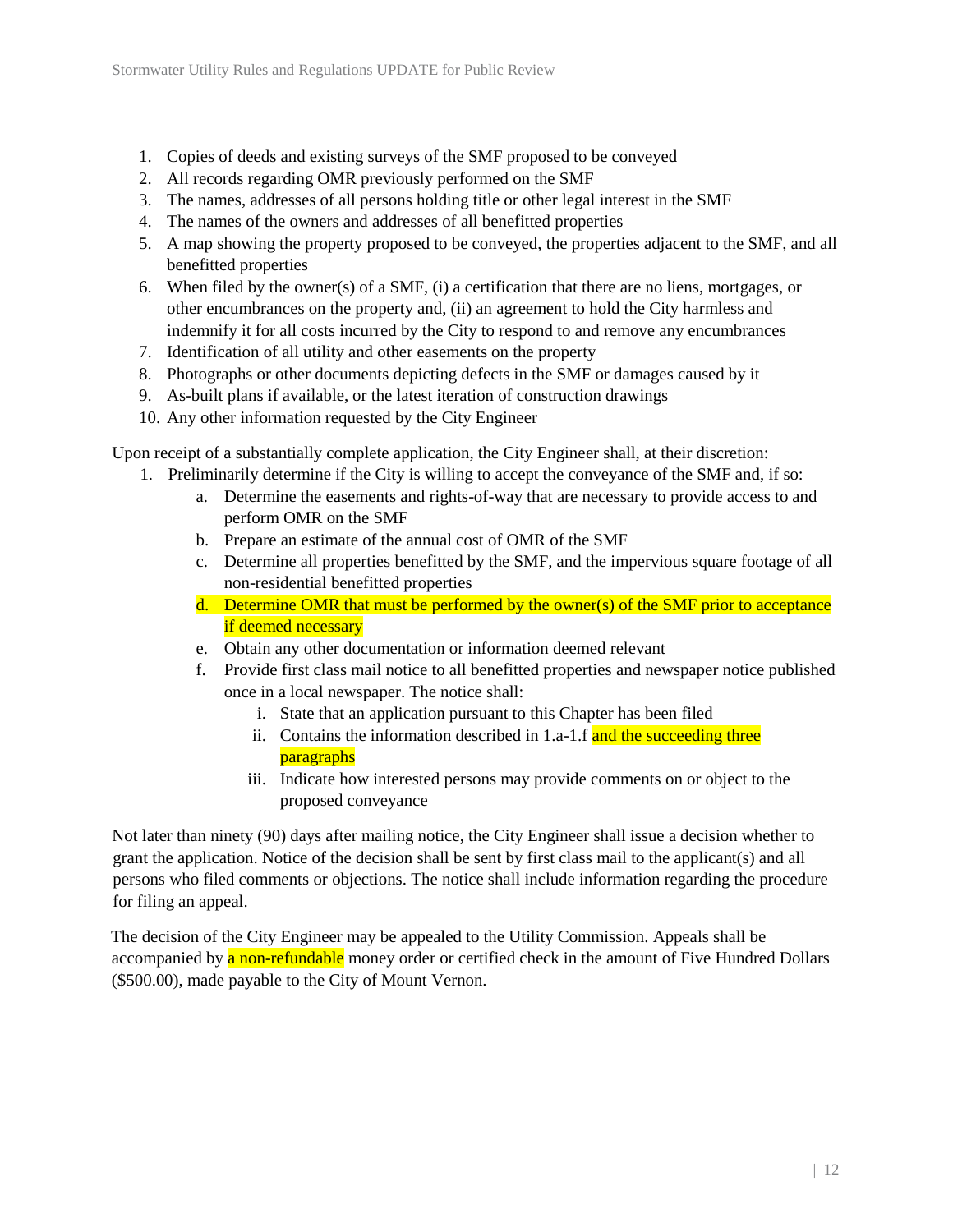Within 90 days of receipt of an appeal, the Utility Commission shall schedule a hearing and issue a decision on the appeal within thirty days after the hearing.

Within forty-five (45) days following the approval of the application by the City Engineer or, if an appeal has been filed with the Utility Commission, within forty-five (45) days after the decision of the Commission approving the application, whichever is later, the City Engineer shall arrange for the performance of a title search on the SMF and any other properties that the City Engineer determines are necessary for access and the performance of OMR.

If there are material defects in the title, or encumbrances on a property that might impose a material financial obligation to the City or interfere with the City being able to perform OMR, the City Engineer shall notify the applicant. If the applicant does not remedy the defects in the title and remove the encumbrances, or is unable to do so, within 180 days of the date of mailing of notice, the City Engineer may deny the application or request the City Law Director take the necessary actions to remedy the defects and remove the encumbrances.

If the City Engineer determines that easements or rights-of-way on other properties are necessary for access to or the performance of OMR on the SMF, (s)he shall so notify the applicant. If the applicant is unable to secure the necessary easements/rights of way, the applicant may request the City Engineer to commence an action to acquire the necessary easements/rights of way.

Upon the determination by the City Engineer that all items within section 6.1 and any other matters material to the City's ability to perform OMR, are resolved to his/her satisfaction, the City Engineer shall arrange for the closing and transfer of the SMF to the City.

#### **6.2 Actions Upon Transfer of SMF into the Private SMF Utility**

Upon transfer of the SMF to the City, the owner(s) of the SMF shall be relieved of responsibility to perform OMR on the SMF and the City shall assume responsibility.

Upon transfer of the SMF to the City, the City will initiate the SMF Fee to all **benefited property(s)** by the SMF and the City will create an enterprise fund within the Stormwater Utility to segregate the collection of funds such that these funds are only to be used for AOMR of the specific SMFs in this program.

#### **7.Delinquencies and Collection for the Stormwater Utility and Private SMF Utility**

The failure to receive a bill shall not affect the right of the City of Mount Vernon to seek any remedies available to it by law.

Disputing the accuracy of a bill shall not be a valid reason for non-payment of a bill by the customer. Nor shall the filing of an application for a discount or credits stay the customer's obligation to pay stormwater charges when due. The customer may pay a bill under protest, thus giving written notices that redress is being sought. Such written notices must be filed with the City Engineer prior to the due date of the bill.

Delinquent stormwater utility and private SMF utility service bills shall be subject to a collection or late charge of ten (10%) percent on the outstanding balance.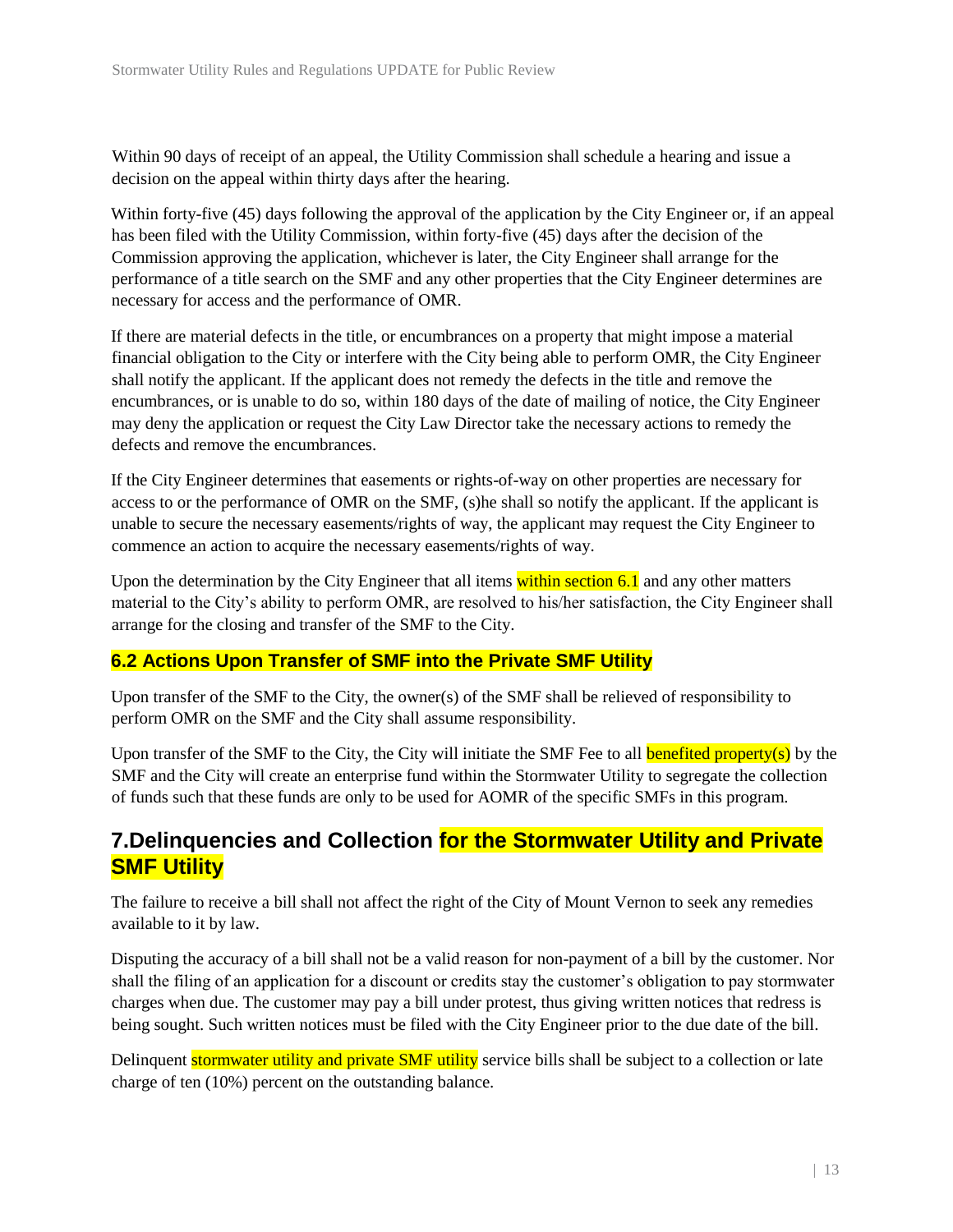Bills are due 15 days from the issuance of the bill. If a bill is unpaid after 30 days a double bill shall be issued to the customer along with delinquent and additional charges.

Where the property having a delinquent account for charges for stormwater and the charges are not paid within 90 days, the Utility Commission shall certify to the Auditor of the County where the property is located, who shall place the same on the tax duplicate of said County with the interest and penalties allowed by law to be collected as other utility service charges are collected.

Moving from one location to another in no way absolves the customer from responsibility for any unpaid charges incurred at a previous location.

Checks returned for nonsufficient funds will be subject to reimbursement of the fee the banking institution charges the City of Mount Vernon and an administrative charge of \$5.00.

In addition to the foregoing remedies, the Utility may foreclose liens established under Section 920.99.

#### **8. Enforcement and Procedure**

In accordance with Section 920.99, the power to enforce the provisions of Chapter 920 not specifically determined elsewhere shall be vested in the City Engineer and such designees as s/he may appoint for such purposes.

Whenever the City Engineer or any such designee shall deem it appropriate to charge any person with a violation of Section 920, s/he may issue to such person a Notice of Violation and/or Summons.

All enforcement actions taken by the City requiring a response by the user shall be made in writing and sent by certified mail, return receipt requested.

The Utility Commission reserves the right, by appropriate action, to amend, modify, delete, change, or otherwise revise these Rules and Regulations as it may deem, from time to time, to be desirable and/or necessary.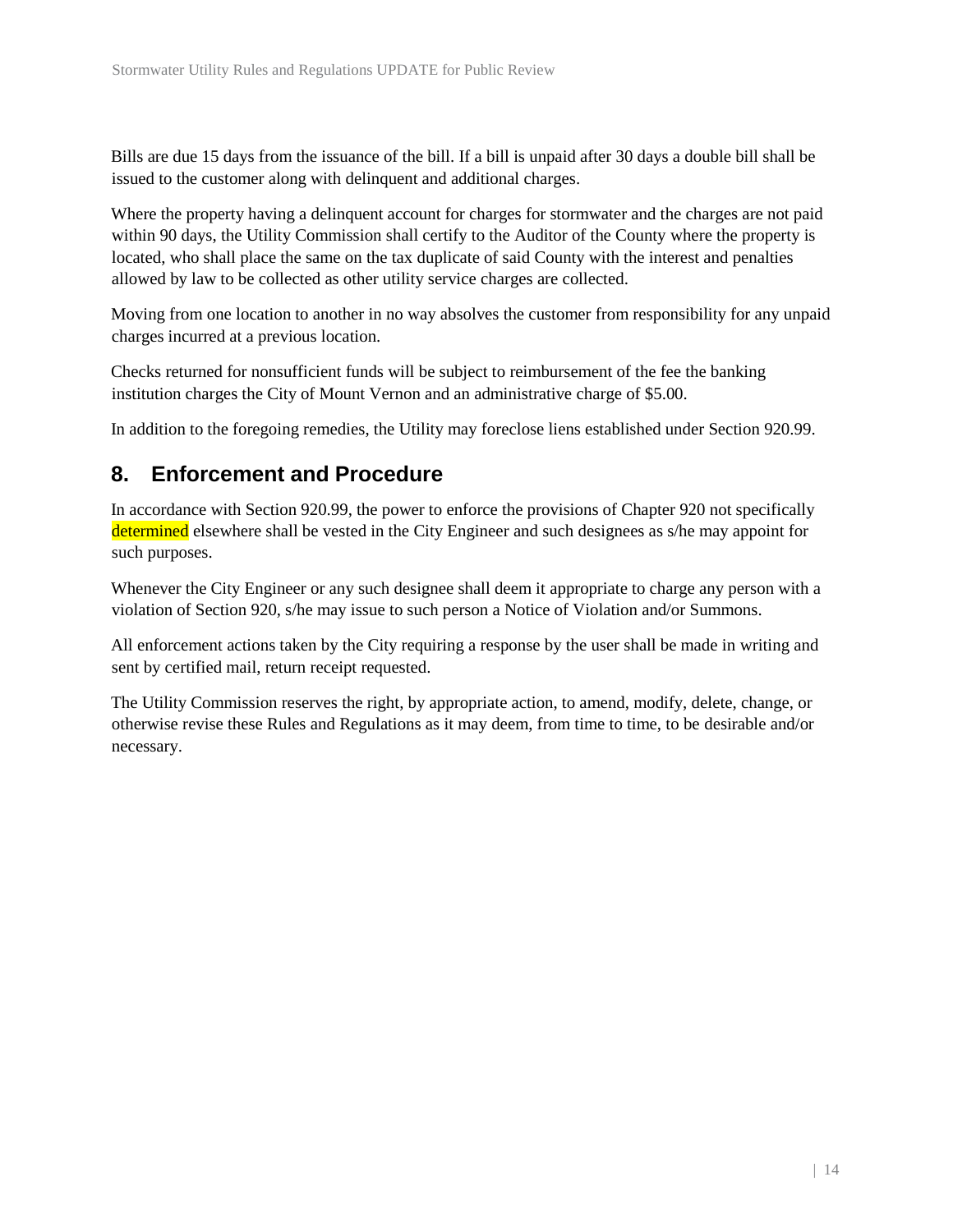# Appendix A: Credit and Adjustment Application Forms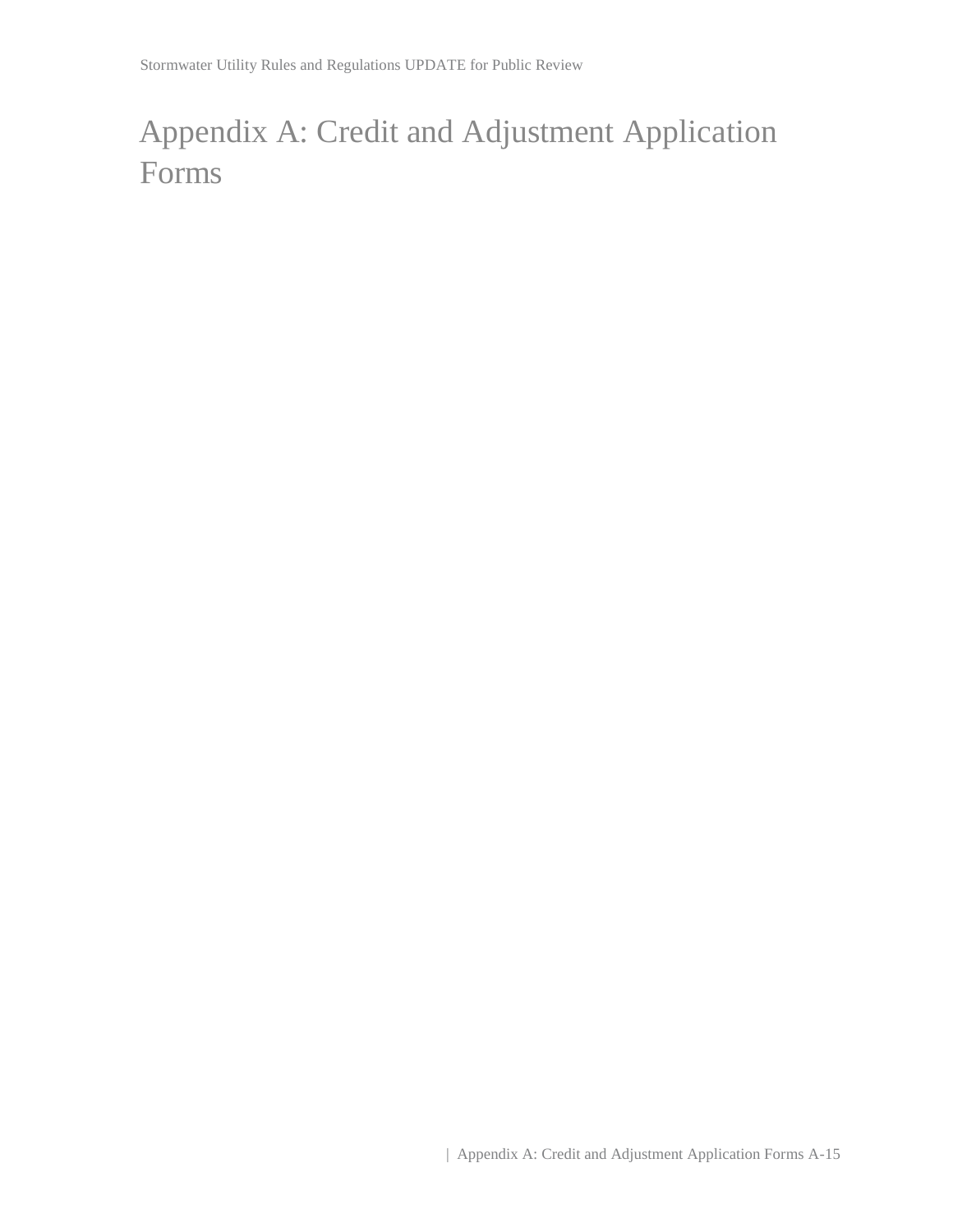

Stormwater Utility and Private SMF Utility Stormwater Control Measure Credit Application

- 1 Applicant Name
- 2 Contact Name (if different than applicant)
- 3 Parcel Number
- 4 Mount Vernon Water/Sewer/Stormwater Account Number
- 5 Property Address
- 6 Mailing Addrress (if different)
- 7 Phone Number
- 8 Email Address
- 9 Retention/Detention Facility Description

10 Include Documents Signed and Stamped by a Professional Engineer Registered in the State of Ohio Engineering Calculations based on City Ordinance 920.47 (a) 2 As-Built Drawings Inspection and Maintenance Plan

In order to maintain credits, reapplication is required biennially to show inspection and maintenance of facilities.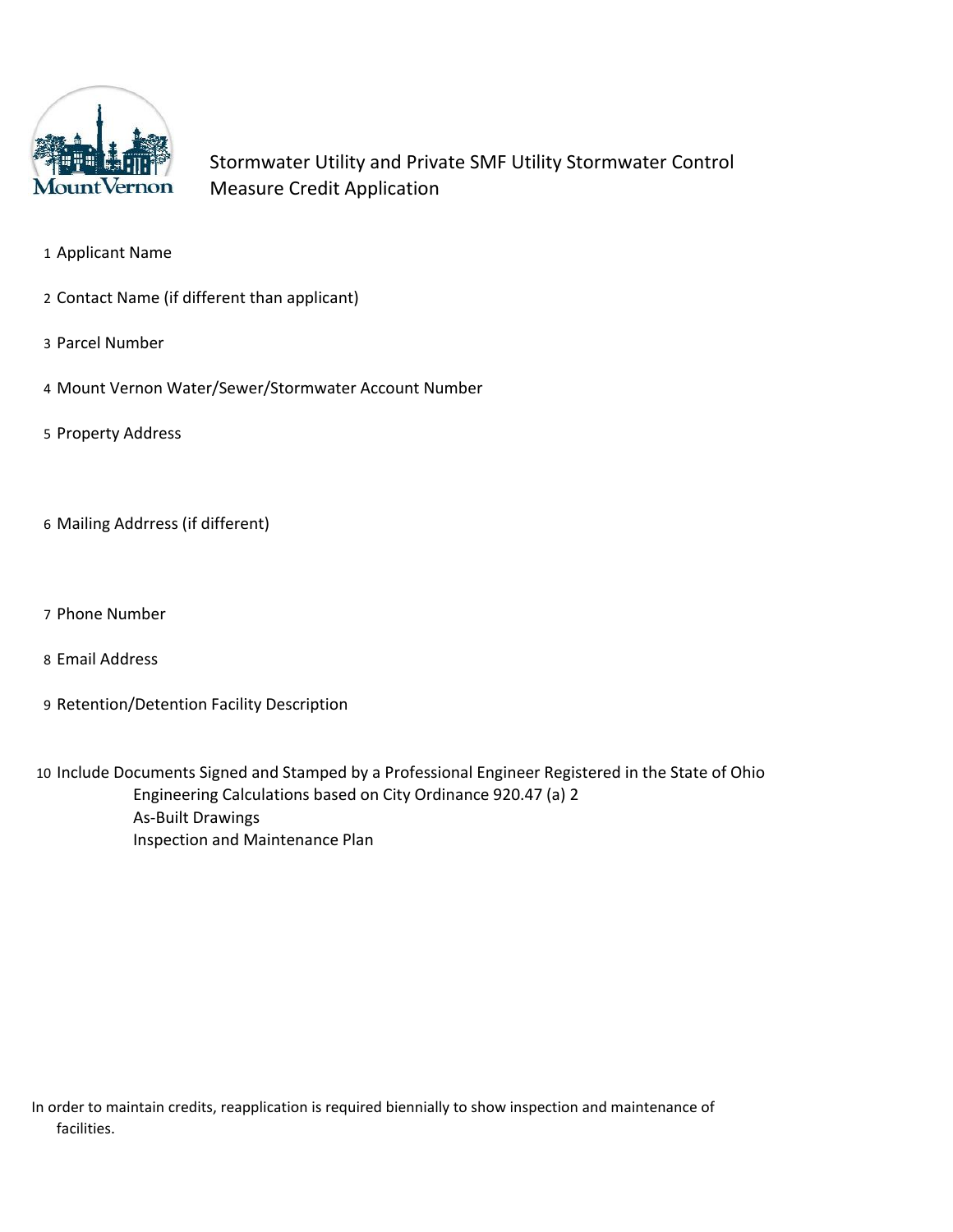

Stormwater Utility and Private SMF Utility Residential Adjustment Request

- Applicant Name
- Parcel Number
- Mount Vernon Water/Sewer/Stormwater Account Number
- Property Address
- Mailing Addrress (if different)
- Phone Number
- Email Address
- Location/Description of the Undeveloped Property with No Impervious Area for Adjustment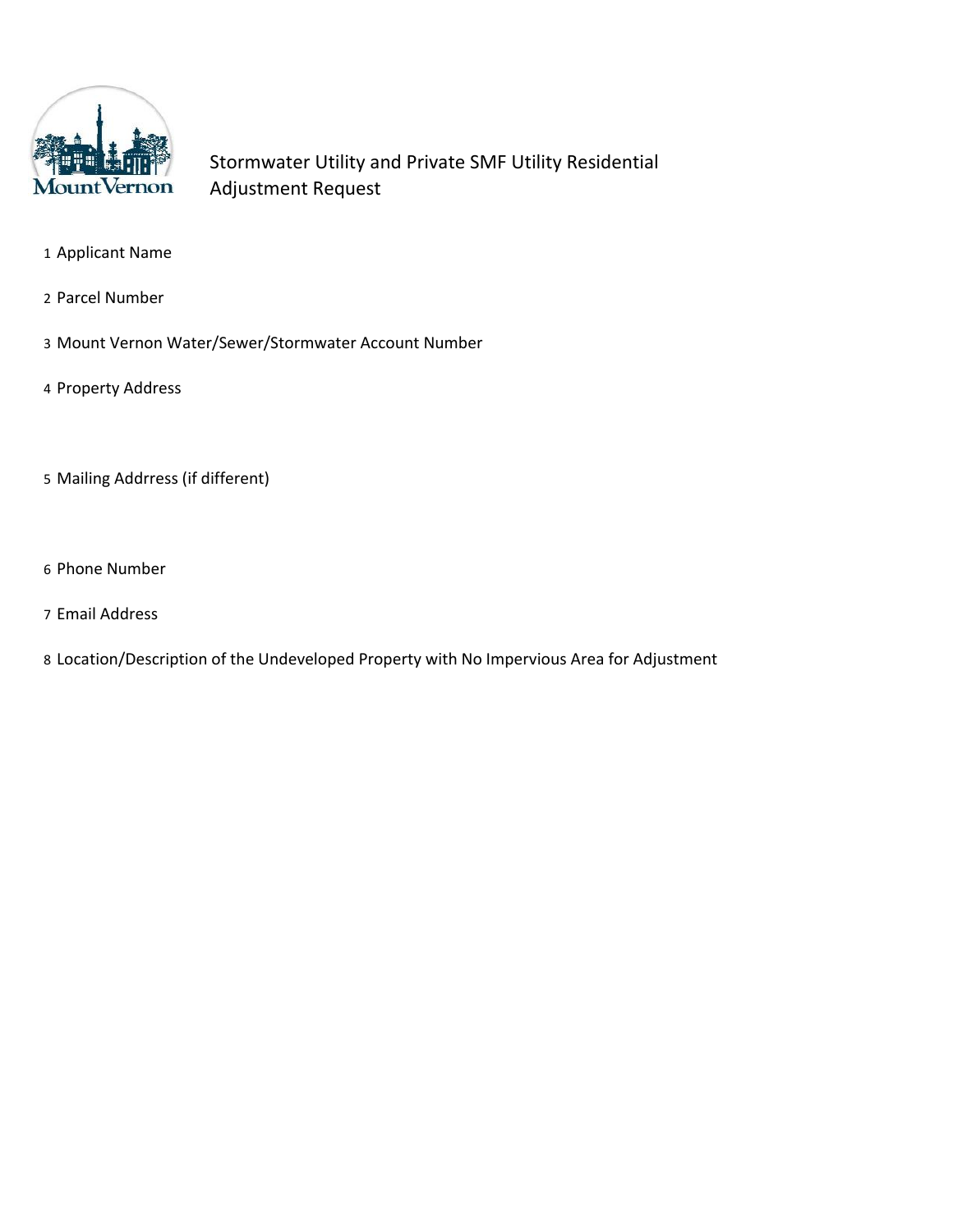

Stormwater Utility and Private SMF Utility Non-Residential Adjustment Request

- Applicant Name
- Contact Name (if different than applicant)
- Parcel Number
- Mount Vernon Water/Sewer/Stormwater Account Number
- Property Address
- Mailing Addrress (if different)
- Phone Number
- Email Address
- Location/Description of the Adjustment